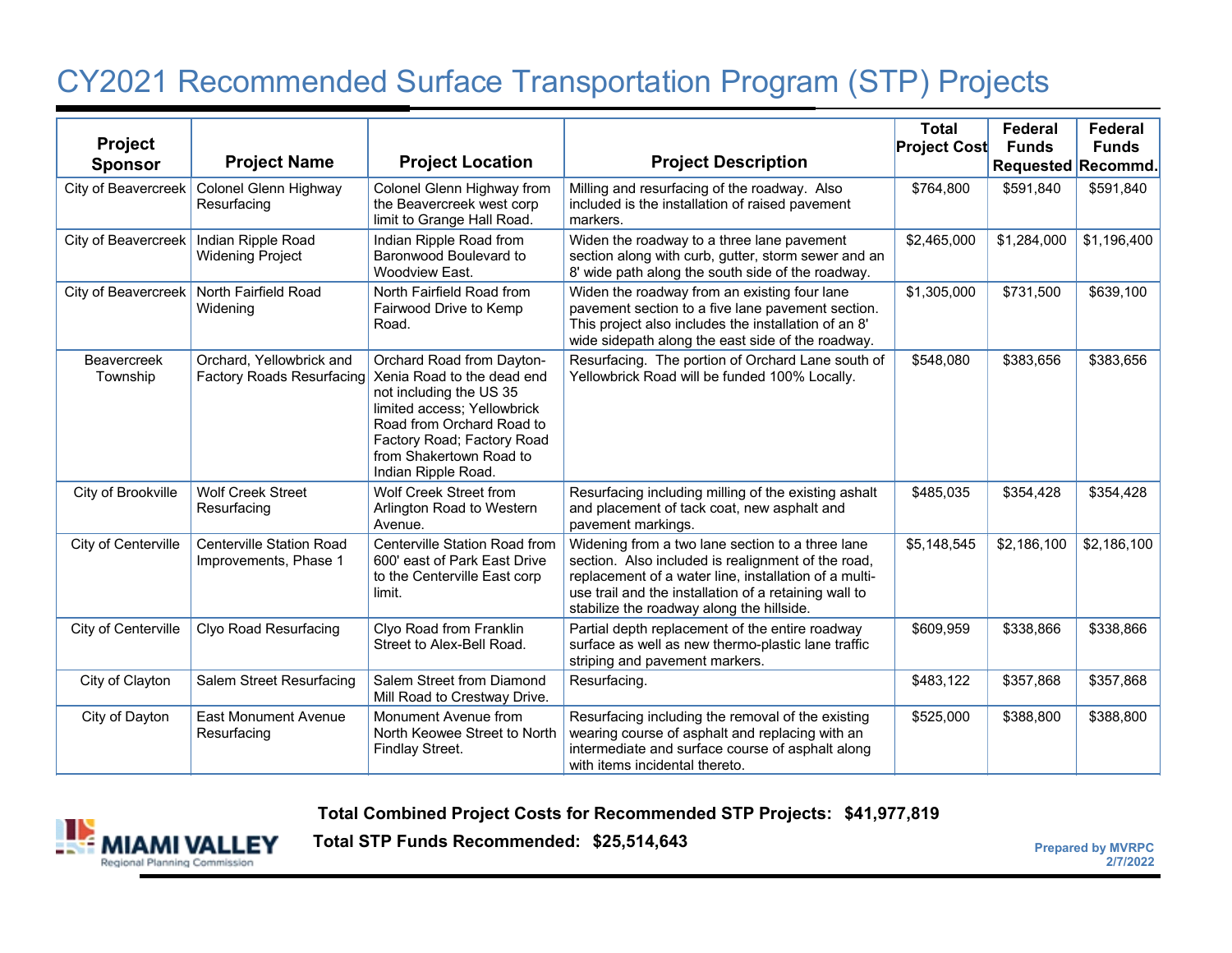| Project<br><b>Sponsor</b>        | <b>Project Name</b>                                     | <b>Project Location</b>                                                                      | <b>Project Description</b>                                                                                                                                                                                                                                                                                                         | <b>Total</b><br><b>Project Cost</b> | Federal<br><b>Funds</b><br>Requested Recommd. | Federal<br><b>Funds</b> |
|----------------------------------|---------------------------------------------------------|----------------------------------------------------------------------------------------------|------------------------------------------------------------------------------------------------------------------------------------------------------------------------------------------------------------------------------------------------------------------------------------------------------------------------------------|-------------------------------------|-----------------------------------------------|-------------------------|
| City of Dayton                   | Salem Avenue<br>Reconstruction, Phase 5                 | Salem Avenue from Emerson<br>Avenue to Elsmere Avenue.                                       | Rebuild the roadway including new street<br>pavement, curb, sidewalk, street lights and catch<br>basins. The section at Catalpa Drive will only be<br>resurfaced as the curbs and walks were rebuilt in<br>2005.                                                                                                                   | \$2,975,000                         | \$2,006,250                                   | \$1,841,400             |
| City of Dayton                   | Smithville Road<br>Reconstruction                       | Smithville Road from US 35<br>to Huffman Avenue.                                             | Reconstruction including new street pavement,<br>curb, sidewalk, streetlights, traffic signal and catch<br>basins.                                                                                                                                                                                                                 | \$3,160,260                         | \$2,218,214                                   | \$2,101,964             |
| City of Dayton                   | <b>West Third Street</b><br>Reconstruction              | West Third Street from<br>Gettysburg Avenue to<br>Almond Avenue.                             | Reconstruction including a road diet from a five<br>lane section to a three lane section with a bike<br>path. The project will update the asphalt surface,<br>sidewalks, curb, lighting and traffic signals.                                                                                                                       | \$2,108,674                         | \$1,529,710                                   | \$1,317,610             |
| City of Englewood                | <b>Union Boulevard</b><br>Resurfacing                   | Union Boulevard from<br>Wenger Road to US 40.                                                | Resurfacing.                                                                                                                                                                                                                                                                                                                       | \$535,140                           | \$369,246                                     | \$369,246               |
| City of Franklin                 | North Dixie Highway<br>Resurfacing                      | North Dixie Highway from<br>250' north of Van Horne<br>Avenue to Kenneth Koons<br>Boulevard. | Roadway milling and resurfacing. Base repair will<br>be completed prior to paving. Thermoplastic will be<br>installed after paving.                                                                                                                                                                                                | \$496,800                           | \$397,440                                     | \$397,440               |
| <b>GDRTA</b>                     | Purchase of five<br>replacement 30-35' diesel<br>buses. | Dayton and surrounding<br>communities.                                                       | Purchase buses to replace others that have come<br>to the end of their useful life.                                                                                                                                                                                                                                                | \$2,960,000                         | \$2,368,000                                   | \$2,368,000             |
| <b>Greene County</b><br>Engineer | <b>Federal Road Resurfacing</b>                         | Federal Road from the Xenia<br>east corp limit to Selma-<br>Jamestown Road.                  | Resurfacing.                                                                                                                                                                                                                                                                                                                       | \$1,300,000                         | \$750,000                                     | \$750,000               |
| City of Huber<br>Heights         | Chambersburg Road<br>West Improvements                  | Chambersburg Road from<br>Old Troy Pike to the Huber<br>Heights west corp limit.             | Widen the existing roadway from 2 lanes to 3<br>lanes. An 8' sidewalk/bikepath will be constructed<br>on the north side of the road along with curb on<br>both sides, water main, and storm sewer as<br>needed. Also, the vertical alignment of the<br>roadway will be adjusted to eliminate a crest area<br>in the pavement.      | \$3,509,619                         | \$2,177,252                                   | \$1,934,849             |
| City of Kettering                | <b>Marshall Road</b><br>Improvements                    | Marshall Road from East<br>David Road to Wilmington<br>Pike.                                 | Milling and resurfacing of the roadway. The project<br>will also include isolated repair of concrete curb<br>and drive approaches and an 8' wide sidewalk on<br>the north and west side of Marshall Road from<br>Wilmington Pike to Claybourne Road and on<br>Lincoln Park Boulevard from Marshall Road to<br>North Marshall Road. | \$1,755,808                         | \$1,005,484                                   | \$877,000               |

**Total Combined Project Costs for Recommended STP Projects: \$41,977,819**



**Total STP Funds Recommended: \$25,514,643** 

**2/7/2022**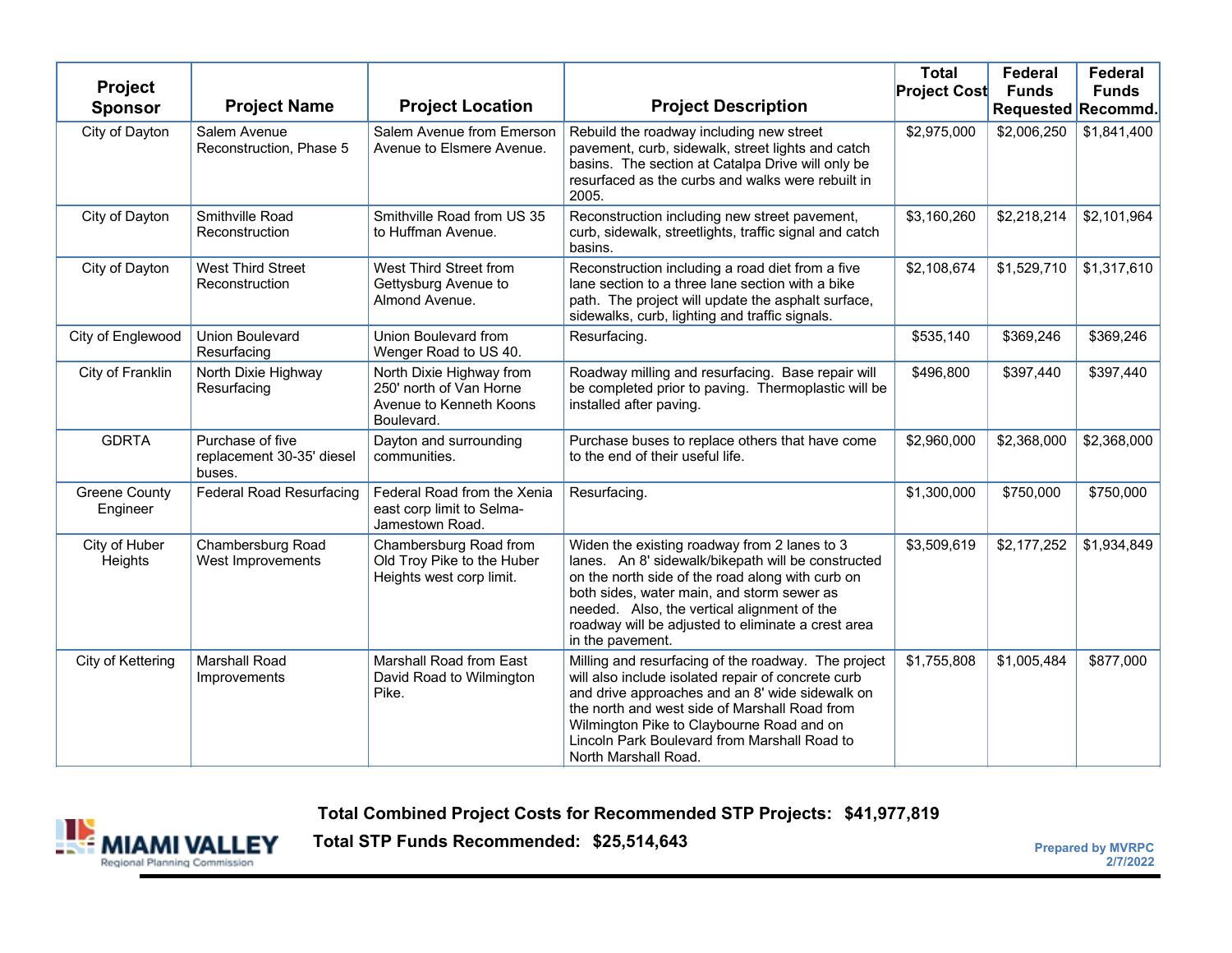| <b>Project</b><br><b>Sponsor</b>     | <b>Project Name</b>                                                 | <b>Project Location</b>                                                                                                                                                                                | <b>Project Description</b>                                                                                                                                                                                                                                                                                                  | <b>Total</b><br><b>Project Cost</b> | Federal<br><b>Funds</b><br>Requested Recommd. | Federal<br><b>Funds</b> |
|--------------------------------------|---------------------------------------------------------------------|--------------------------------------------------------------------------------------------------------------------------------------------------------------------------------------------------------|-----------------------------------------------------------------------------------------------------------------------------------------------------------------------------------------------------------------------------------------------------------------------------------------------------------------------------|-------------------------------------|-----------------------------------------------|-------------------------|
| City of Kettering                    | Wilmington Pike<br>Resurfacing                                      | Wilmington Pike from<br>Beaverton Drive to East<br>Stroop Road.                                                                                                                                        | The project includes replacing sections of curb that<br>have deteriorated, milling of the roadway to remove<br>the existing asphalt course and the placement of a<br>new asphalt surface course on the roadway. Also<br>included is the installation of new thermoplastic<br>pavement markings and raised pavement markers. | \$1,227,271                         | \$593,714                                     | \$593,714               |
| <b>MVRPC</b>                         | Regional Supplemental<br>Transportation Planning,<br><b>SFY2027</b> | Miami Valley Region.                                                                                                                                                                                   | Supplemental Planning Funding - includes TIP<br>Project Management, Alternative Mode<br>Transportation Planning and Project Planning<br>Assistance.                                                                                                                                                                         | \$742,542                           | \$594,034                                     | \$742,542               |
| <b>MVRPC</b>                         | <b>Supplemental Regional</b><br>Planning - SFY2027                  | Miami Valley Region.                                                                                                                                                                                   | Continuation of regional planning activities to<br>support coordination/collaboration efforts in the<br>region by providing planning process consultation,<br>research and technical support.                                                                                                                               | \$200,467                           | \$160,374                                     | \$200,467               |
| City of Miamisburg                   | Dayton-Cincinnati Pike<br>Resurfacing                               | Dayton-Cincinnati Pike from<br>approximately Saxony Road<br>to the Miamisburg south corp<br>limit and Chautauqua Road<br>from the east side of the<br>Great Miami River to Dayton-<br>Cincinnati Pike. | Roadway milling and resurfacing.                                                                                                                                                                                                                                                                                            | \$361,800                           | \$268,000                                     | \$268,000               |
| Montgomery<br><b>County Engineer</b> | Mad River Road<br>Resurfacing                                       | Mad River Road from SR 725<br>to the Kettering south corp<br>limit.                                                                                                                                    | Roadway milling and resurfacing.                                                                                                                                                                                                                                                                                            | \$784,105                           | \$548,873                                     | \$548,873               |
| City of Moraine                      | Kettering Boulevard<br>Improvements                                 | Kettering Boulevard from<br>Hoyle Place to the Moraine<br>north corp limit and Kettering<br><b>Boulevard from West Stroop</b><br>Road to SR 741.                                                       | Roadway resurfacing including isolated curb<br>replacement, utility adjustments, and isolated<br>partial depth pavement repair.                                                                                                                                                                                             | \$1,395,959                         | \$837,575                                     | \$837,575               |
| City of Piqua                        | Looney Road Resurfacing                                             | Looney Road from CR 25A to<br><b>US 36.</b>                                                                                                                                                            | Roadway resurfacing including planing of the<br>asphalt, adjustment of manholes and water valves,<br>pavement repair areas, placement of an asphalt<br>surface course and the placement of the final<br>pavement markings.                                                                                                  | \$746,884                           | \$597,507                                     | \$597,507               |
| City of Riverside                    | Spinning Road<br>Improvements, Phase 2                              | Spinning Road from Eastman<br>Avenue to Burkhardt Road.                                                                                                                                                | Roadway resurfacing including the milling of the<br>existing asphalt and placement of a tack coat, new<br>asphalt, and pavement markings                                                                                                                                                                                    | \$1,021,051                         | \$508,596                                     | \$508,596               |

**Total Combined Project Costs for Recommended STP Projects: \$41,977,819**



**Total STP Funds Recommended: \$25,514,643**